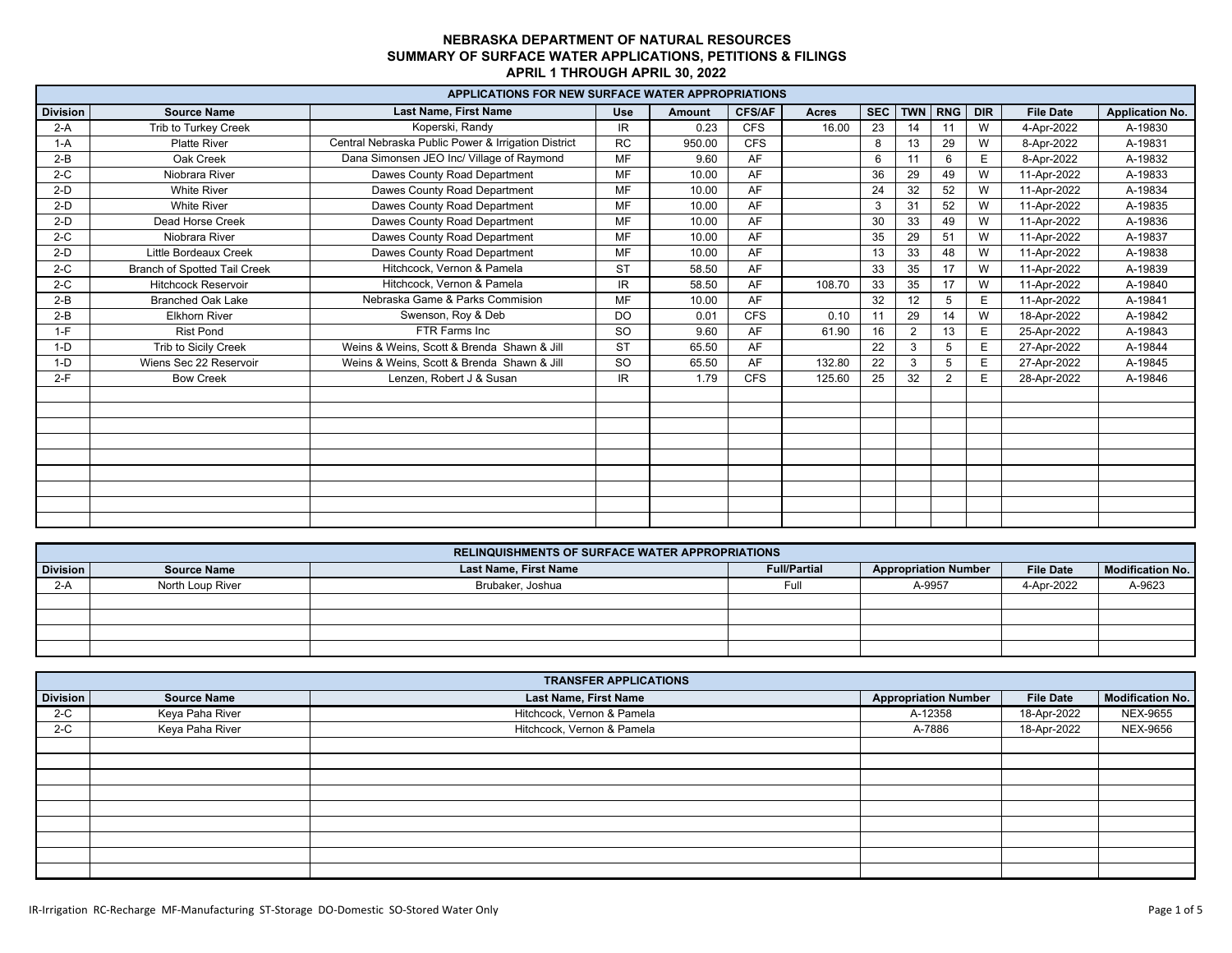|                 |                          | <b>MAPS/PLANS FILED</b>                                       |                             |    |             |    |            |                  |                   |
|-----------------|--------------------------|---------------------------------------------------------------|-----------------------------|----|-------------|----|------------|------------------|-------------------|
| <b>Division</b> | <b>Source Name</b>       | Last Name, First Name                                         | <b>Appropriation Number</b> |    | SEC TWN RNG |    | <b>DIR</b> | <b>File Date</b> | <b>Map Number</b> |
| $2-A$           | Mud (Beaver) Creek       | Person, Kenneth & Rita                                        | A-16935                     | 11 | 14          | 17 | W          | 4-Apr-2022       | 20924             |
| $2-B$           | <b>Branched Oak Lake</b> | Nebraska Game & Parks Commision                               | A-19841                     | 32 |             |    | E          | 11-Apr-2022      | 20977             |
| $2-A$           | Mud (Beaver) Creek       | Rosentreader, Jerry & Rita                                    | A-3200A                     | 32 |             | 17 | W          | 18-Apr-2022      | 20922             |
| $2-A$           | Middle Loup River        | Loup Basin Reclamation District & Sargent Irrigation District | <b>DST-9495</b>             | 32 | 21          | 21 | W          | 18-Apr-2022      | 20891             |
| $2-A$           | Mud (Beaver) Creek       | Larson Revocable Trust, Carl & Jolie                          | A-3119                      | 34 |             | 15 | W          | 22-Apr-2022      | 20925             |
| $2-A$           | Mud (Beaver) Creek       | Larson Revocable Trust, Carl & Jolie                          | A-8388                      | 34 |             | 15 | W          | 22-Apr-2022      | 20928             |
| $1-F$           | <b>Rist Pond</b>         | FTR Farms Inc                                                 | A-19843                     | 16 |             | 13 | E.         | 25-Apr-2022      | 20904             |
| $1-D$           | Trib to Sicily Creek     | Weins & Weins, Scott & Brenda Shawn & Jill                    | A-19844                     | 22 |             | b. | Е          | 27-Apr-2022      | 20991             |
| $2-F$           | <b>Bow Creek</b>         | Lenzen, Robert J & Susan                                      | A-19846                     | 25 | 32          |    | E.         | 28-Apr-2022      | 20983             |
|                 |                          |                                                               |                             |    |             |    |            |                  |                   |
|                 |                          |                                                               |                             |    |             |    |            |                  |                   |
|                 |                          |                                                               |                             |    |             |    |            |                  |                   |
|                 |                          |                                                               |                             |    |             |    |            |                  |                   |
|                 |                          |                                                               |                             |    |             |    |            |                  |                   |
|                 |                          |                                                               |                             |    |             |    |            |                  |                   |
|                 |                          |                                                               |                             |    |             |    |            |                  |                   |
|                 |                          |                                                               |                             |    |             |    |            |                  |                   |
|                 |                          |                                                               |                             |    |             |    |            |                  |                   |

|                 | APPLICATIONS FOR APPROVAL OF PLANS FOR DAMS |                                            |            |                                        |    |  |  |            |                  |                    |  |
|-----------------|---------------------------------------------|--------------------------------------------|------------|----------------------------------------|----|--|--|------------|------------------|--------------------|--|
| <b>Division</b> | Dam Name                                    | <b>Last Name, First Name</b>               | <b>Use</b> | Appropriation Number   SEC   TWN   RNG |    |  |  | <b>DIR</b> | <b>File Date</b> | <b>Plan Number</b> |  |
| 1-D             | Wiens Sec 22 Reservoir                      | Weins & Weins, Scott & Brenda Shawn & Jill |            | A-19845                                | 22 |  |  |            | 27-Apr-2022      | 20991              |  |
|                 |                                             |                                            |            |                                        |    |  |  |            |                  |                    |  |
|                 |                                             |                                            |            |                                        |    |  |  |            |                  |                    |  |
|                 |                                             |                                            |            |                                        |    |  |  |            |                  |                    |  |
|                 |                                             |                                            |            |                                        |    |  |  |            |                  |                    |  |

|                 | PETITIONS FOR VARIANCE |                       |     |                             |                  |                         |  |  |  |  |  |  |  |
|-----------------|------------------------|-----------------------|-----|-----------------------------|------------------|-------------------------|--|--|--|--|--|--|--|
| <b>Division</b> | <b>Source Name</b>     | Last Name, First Name | Use | <b>Appropriation Number</b> | <b>File Date</b> | <b>Modification No.</b> |  |  |  |  |  |  |  |
|                 |                        |                       |     |                             |                  |                         |  |  |  |  |  |  |  |
|                 |                        |                       |     |                             |                  |                         |  |  |  |  |  |  |  |
|                 |                        |                       |     |                             |                  |                         |  |  |  |  |  |  |  |
|                 |                        |                       |     |                             |                  |                         |  |  |  |  |  |  |  |
|                 |                        |                       |     |                             |                  |                         |  |  |  |  |  |  |  |
|                 |                        |                       |     |                             |                  |                         |  |  |  |  |  |  |  |
|                 |                        |                       |     |                             |                  |                         |  |  |  |  |  |  |  |
|                 |                        |                       |     |                             |                  |                         |  |  |  |  |  |  |  |
|                 |                        |                       |     |                             |                  |                         |  |  |  |  |  |  |  |
|                 |                        |                       |     |                             |                  |                         |  |  |  |  |  |  |  |
|                 |                        |                       |     |                             |                  |                         |  |  |  |  |  |  |  |

|          | <b>CONSTRUCTION CERTIFICATIONS OF DAMS</b> |                       |     |                                              |  |  |  |  |                  |                    |
|----------|--------------------------------------------|-----------------------|-----|----------------------------------------------|--|--|--|--|------------------|--------------------|
| Division | <b>Source Name</b>                         | Last Name, First Name | Use | Appropriation Number   SEC   TWN   RNG   DIR |  |  |  |  | <b>File Date</b> | <b>Plan Number</b> |
|          |                                            |                       |     |                                              |  |  |  |  |                  |                    |
|          |                                            |                       |     |                                              |  |  |  |  |                  |                    |
|          |                                            |                       |     |                                              |  |  |  |  |                  |                    |
|          |                                            |                       |     |                                              |  |  |  |  |                  |                    |
|          |                                            |                       |     |                                              |  |  |  |  |                  |                    |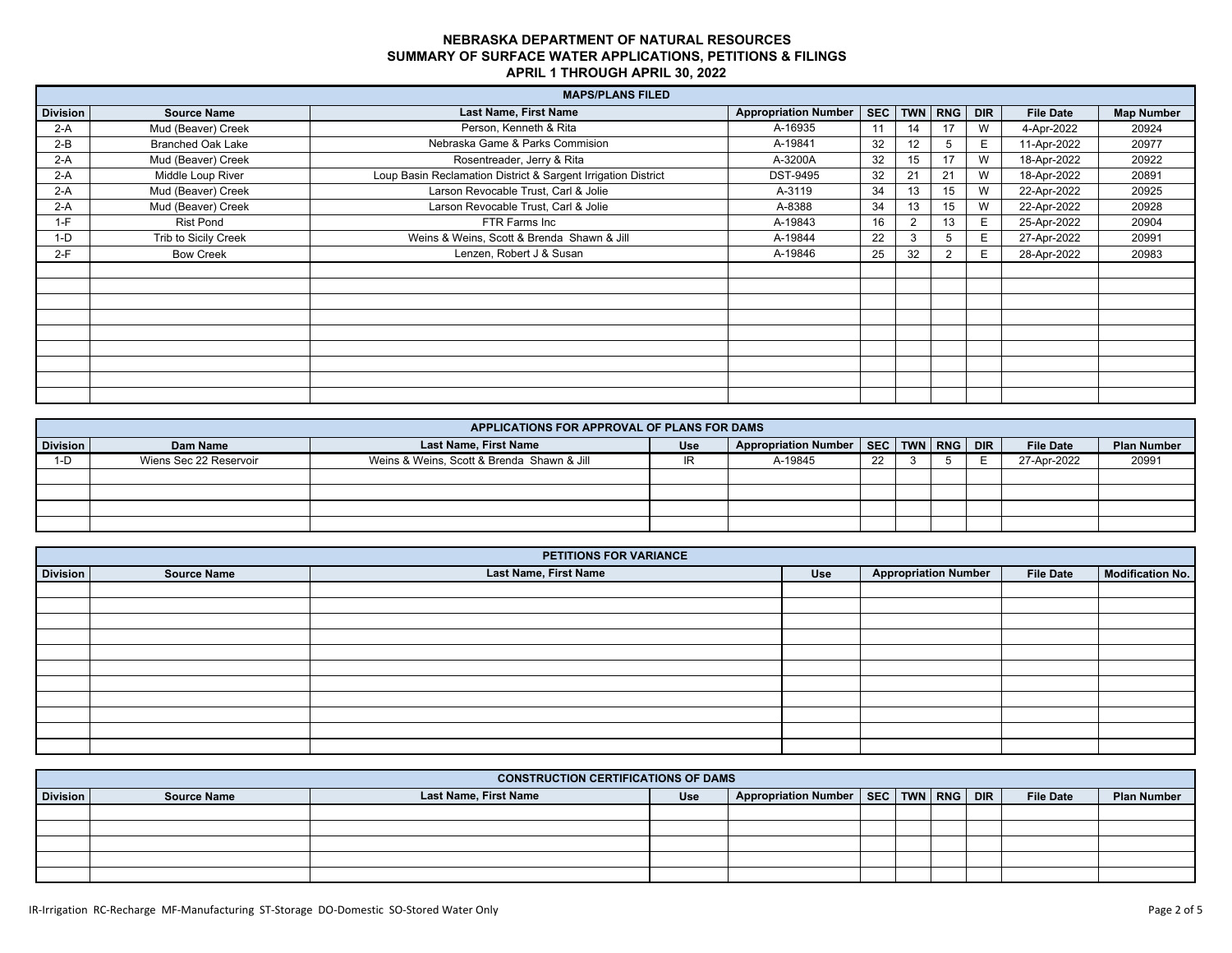|                 |                      | PROVISIONAL RELINQUISHMENTS OF SURFACE WATER APPROPRIATIONS BY AN IRRIGATION DISTRICT |                             |              |                  |                         |
|-----------------|----------------------|---------------------------------------------------------------------------------------|-----------------------------|--------------|------------------|-------------------------|
| <b>Division</b> | <b>Source Name</b>   | <b>Irrigation District</b>                                                            | <b>Appropriation Number</b> | <b>Acres</b> | <b>File Date</b> | <b>Modification No.</b> |
| $1-A$           | Pathfinder Reservoir | <b>Farmers Irrigation District</b>                                                    | A-768                       | 11.60        | 5-Apr-2022       | <b>PREL-9624</b>        |
| $2-A$           | Sherman Reservoir    | <b>Farwell Irrigation District</b>                                                    | A-19477                     | 38.50        | 8-Apr-2022       | <b>PREL-9625</b>        |
| $1-A$           | <b>Turkey Creek</b>  | <b>Farwell Irrigation District</b>                                                    | A-10454BR                   | 9.00         | 8-Apr-2022       | <b>PREL-9628</b>        |
| $2-A$           | <b>Turkey Creek</b>  | <b>Farwell Irrigation District</b>                                                    | A-11111                     | 9.00         | 8-Apr-2022       | PREL-9630               |
| $1-A$           | Pathfinder Reservoir | Northport Irrigation District                                                         | A-768R                      | 111.40       | 18-Apr-2022      | <b>PREL-9657</b>        |
| $1-A$           | Greenwood Creek      | Greenwood Creek Mutual Irrigation Company                                             | A-1551                      | 36.40        | 25-Apr-2022      | PREL-9618               |
| $1-A$           | Greenwood Creek      | Greenwood Creek Mutual Irrigation Company                                             | D-849                       | 36.80        | 25-Apr-2022      | PREL-9616               |
|                 |                      |                                                                                       |                             |              |                  |                         |
|                 |                      |                                                                                       |                             |              |                  |                         |
|                 |                      |                                                                                       |                             |              |                  |                         |
|                 |                      |                                                                                       |                             |              |                  |                         |
|                 |                      |                                                                                       |                             |              |                  |                         |
|                 |                      |                                                                                       |                             |              |                  |                         |
|                 |                      |                                                                                       |                             |              |                  |                         |
|                 |                      |                                                                                       |                             |              |                  |                         |
|                 |                      |                                                                                       |                             |              |                  |                         |
|                 |                      |                                                                                       |                             |              |                  |                         |
|                 |                      |                                                                                       |                             |              |                  |                         |
|                 |                      |                                                                                       |                             |              |                  |                         |
|                 |                      |                                                                                       |                             |              |                  |                         |
|                 |                      |                                                                                       |                             |              |                  |                         |
|                 |                      |                                                                                       |                             |              |                  |                         |
|                 |                      |                                                                                       |                             |              |                  |                         |

|                 |                                           | NOTIFICATIONS OF REASSIGNMENT OF SURFACE WATER APPROPRIATIONS BY AN IRRIGATION DISTRICT |                             |        |                  |                         |
|-----------------|-------------------------------------------|-----------------------------------------------------------------------------------------|-----------------------------|--------|------------------|-------------------------|
| <b>Division</b> | <b>Source Name</b>                        | <b>Irrigation District</b>                                                              | <b>Appropriation Number</b> | Acres  | <b>File Date</b> | <b>Modification No.</b> |
| $2-A$           | Sherman Reservoir                         | <b>Farewell Irrigation District</b>                                                     | A-19477                     | 38.50  | 8-Apr-2022       | <b>REA-9626</b>         |
| $1-A$           | <b>Turkey Creek</b>                       | <b>Farewell Irrigation District</b>                                                     | A-10454BR                   | 9.00   | 8-Apr-2022       | <b>REA-9629</b>         |
| $2-A$           | <b>Turkey Creek</b>                       | <b>Farewell Irrigation District</b>                                                     | A-11111                     | 9.00   | 8-Apr-2022       | REA-9631                |
| $1-A$           | North Platte River & Pathfinder Reservoir | Northport Irrigation District                                                           | A-768R                      | 111.40 | 18-Apr-2022      | <b>REA-9658</b>         |
| $1-A$           | Greenwood Creek                           | Greenwood Creek Mutual Irrigation Company                                               | A-1551                      | 36.40  | 25-Apr-2022      | REA-9619                |
| 1-A             | Greenwood Creek                           | Greenwood Creek Mutual Irrigation Company                                               | D-849                       | 36.80  | 25-Apr-2022      | <b>REA-9617</b>         |
|                 |                                           |                                                                                         |                             |        |                  |                         |
|                 |                                           |                                                                                         |                             |        |                  |                         |
|                 |                                           |                                                                                         |                             |        |                  |                         |
|                 |                                           |                                                                                         |                             |        |                  |                         |
|                 |                                           |                                                                                         |                             |        |                  |                         |
|                 |                                           |                                                                                         |                             |        |                  |                         |
|                 |                                           |                                                                                         |                             |        |                  |                         |
|                 |                                           |                                                                                         |                             |        |                  |                         |
|                 |                                           |                                                                                         |                             |        |                  |                         |
|                 |                                           |                                                                                         |                             |        |                  |                         |
|                 |                                           |                                                                                         |                             |        |                  |                         |
|                 |                                           |                                                                                         |                             |        |                  |                         |
|                 |                                           |                                                                                         |                             |        |                  |                         |
|                 |                                           |                                                                                         |                             |        |                  |                         |
|                 |                                           |                                                                                         |                             |        |                  |                         |
|                 |                                           |                                                                                         |                             |        |                  |                         |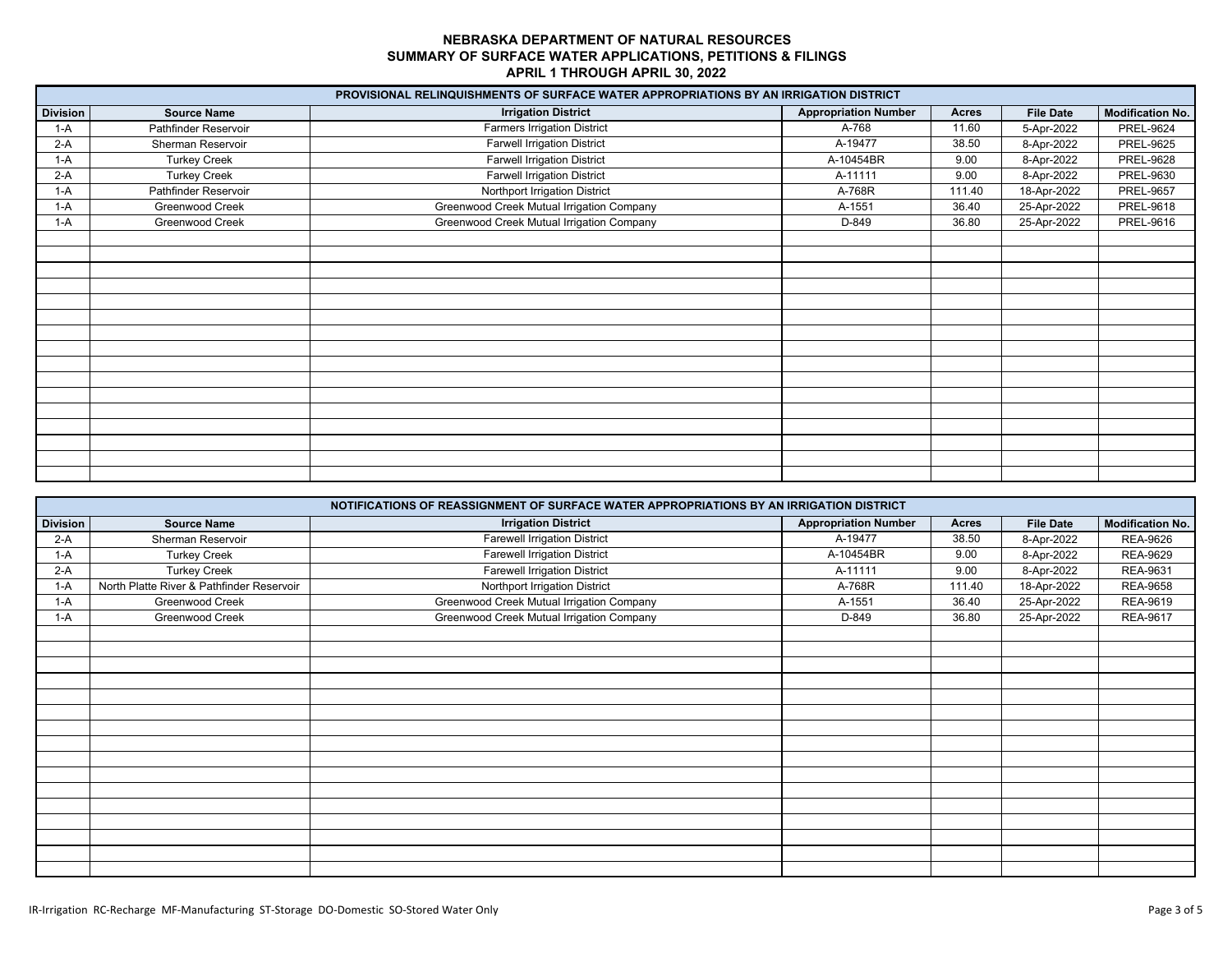|                 | <b>MISCELLANEOUS PETITIONS</b> |                       |     |                                              |  |  |  |  |                  |                         |
|-----------------|--------------------------------|-----------------------|-----|----------------------------------------------|--|--|--|--|------------------|-------------------------|
| <b>Division</b> | <b>Source Name</b>             | Last Name, First Name | Use | Appropriation Number   SEC   TWN   RNG   DIR |  |  |  |  | <b>File Date</b> | <b>Modification No.</b> |
|                 |                                |                       |     |                                              |  |  |  |  |                  |                         |
|                 |                                |                       |     |                                              |  |  |  |  |                  |                         |
|                 |                                |                       |     |                                              |  |  |  |  |                  |                         |
|                 |                                |                       |     |                                              |  |  |  |  |                  |                         |
|                 |                                |                       |     |                                              |  |  |  |  |                  |                         |

|                                                                                                                                                                      | PETITIONS FOR A PERMIT TO CHANGE THE LOCATION OF DIVERSION |                                |          |    |    |   |              |             |          |  |  |
|----------------------------------------------------------------------------------------------------------------------------------------------------------------------|------------------------------------------------------------|--------------------------------|----------|----|----|---|--------------|-------------|----------|--|--|
| Appropriation Number   SEC   TWN   RNG   DIR<br><b>Last Name, First Name</b><br><b>Division</b><br><b>File Date</b><br><b>Modification No.</b><br><b>Source Name</b> |                                                            |                                |          |    |    |   |              |             |          |  |  |
| $2-F$                                                                                                                                                                | Trib to Ponca Creek                                        | Assam & Heimes, Brian & Alecia | A-18800R | 24 | 33 | ດ | $\mathbf{M}$ | 18-Apr-2022 | RLP-9659 |  |  |
|                                                                                                                                                                      |                                                            |                                |          |    |    |   |              |             |          |  |  |
|                                                                                                                                                                      |                                                            |                                |          |    |    |   |              |             |          |  |  |
|                                                                                                                                                                      |                                                            |                                |          |    |    |   |              |             |          |  |  |

|                 | PETITIONS FOR EXTENSION OF TIME |                       |     |                             |                  |                  |  |  |  |  |  |  |
|-----------------|---------------------------------|-----------------------|-----|-----------------------------|------------------|------------------|--|--|--|--|--|--|
| <b>Division</b> | <b>Source Name</b>              | Last Name, First Name | Use | <b>Appropriation Number</b> | <b>File Date</b> | Modification No. |  |  |  |  |  |  |
|                 |                                 |                       |     |                             |                  |                  |  |  |  |  |  |  |
|                 |                                 |                       |     |                             |                  |                  |  |  |  |  |  |  |
|                 |                                 |                       |     |                             |                  |                  |  |  |  |  |  |  |
|                 |                                 |                       |     |                             |                  |                  |  |  |  |  |  |  |

|                 | APPLICATIONS FOR A SPECIAL PERMIT TO DRILL A WATER WELL WITHOUT REGARD TO MINIMUM STATUTORY SPACING |                              |            |            |            |            |                  |                        |  |  |  |
|-----------------|-----------------------------------------------------------------------------------------------------|------------------------------|------------|------------|------------|------------|------------------|------------------------|--|--|--|
| <b>Division</b> | <b>Source Name</b>                                                                                  | <b>Last Name, First Name</b> | <b>SEC</b> | <b>TWN</b> | <b>RNG</b> | <b>DIR</b> | <b>File Date</b> | <b>Application No.</b> |  |  |  |
|                 |                                                                                                     |                              |            |            |            |            |                  |                        |  |  |  |
|                 |                                                                                                     |                              |            |            |            |            |                  |                        |  |  |  |

|                 | APPLICATIONS FOR A MUNICIPAL & RURAL DOMESTIC GROUND WATER TRANSFERS PERMIT |                       |            |  |                 |  |                  |                        |  |  |  |
|-----------------|-----------------------------------------------------------------------------|-----------------------|------------|--|-----------------|--|------------------|------------------------|--|--|--|
| <b>Division</b> | <b>Source Name</b>                                                          | Last Name, First Name | <b>SEC</b> |  | twn I RNG I DIR |  | <b>File Date</b> | <b>Application No.</b> |  |  |  |
|                 |                                                                             |                       |            |  |                 |  |                  |                        |  |  |  |
|                 |                                                                             |                       |            |  |                 |  |                  |                        |  |  |  |
|                 |                                                                             |                       |            |  |                 |  |                  |                        |  |  |  |

|                 | <b>DISTRICT TRANSFERS / MAP TRANSFERS</b> |                                                                |                  |                         |  |  |  |  |  |  |  |  |
|-----------------|-------------------------------------------|----------------------------------------------------------------|------------------|-------------------------|--|--|--|--|--|--|--|--|
| <b>Division</b> | <b>Source Name</b>                        | <b>Irrigation District</b>                                     | <b>File Date</b> | <b>Modification No.</b> |  |  |  |  |  |  |  |  |
| $2-A$           | Middle Loup River                         | Loup Basin Reclamation Districtt & Sargent Irrigation District | 18-Apr-2022      | <b>DST-9495</b>         |  |  |  |  |  |  |  |  |
|                 |                                           |                                                                |                  |                         |  |  |  |  |  |  |  |  |
|                 |                                           |                                                                |                  |                         |  |  |  |  |  |  |  |  |

|                 |                    | PERMITS TO TRANSFER GROUND WATER TO ADJOINING STATE |            |            |            |            |                  |                        |
|-----------------|--------------------|-----------------------------------------------------|------------|------------|------------|------------|------------------|------------------------|
| <b>Division</b> | <b>Source Name</b> | <b>Last Name, First Name</b>                        | <b>SEC</b> | <b>TWN</b> | <b>RNG</b> | <b>DIR</b> | <b>File Date</b> | <b>Application No.</b> |
|                 |                    |                                                     |            |            |            |            |                  |                        |
|                 |                    |                                                     |            |            |            |            |                  |                        |

|                 |                    | <b>INDUSTRIAL TRANSFER NOTICES</b> |     |                    |                  |                 |
|-----------------|--------------------|------------------------------------|-----|--------------------|------------------|-----------------|
| <b>Division</b> | <b>Source Name</b> | Last Name, First Name              | SEC | <b>TWN RNG DIR</b> | <b>File Date</b> | Application No. |
|                 |                    |                                    |     |                    |                  |                 |
|                 |                    |                                    |     |                    |                  |                 |
|                 |                    |                                    |     |                    |                  |                 |